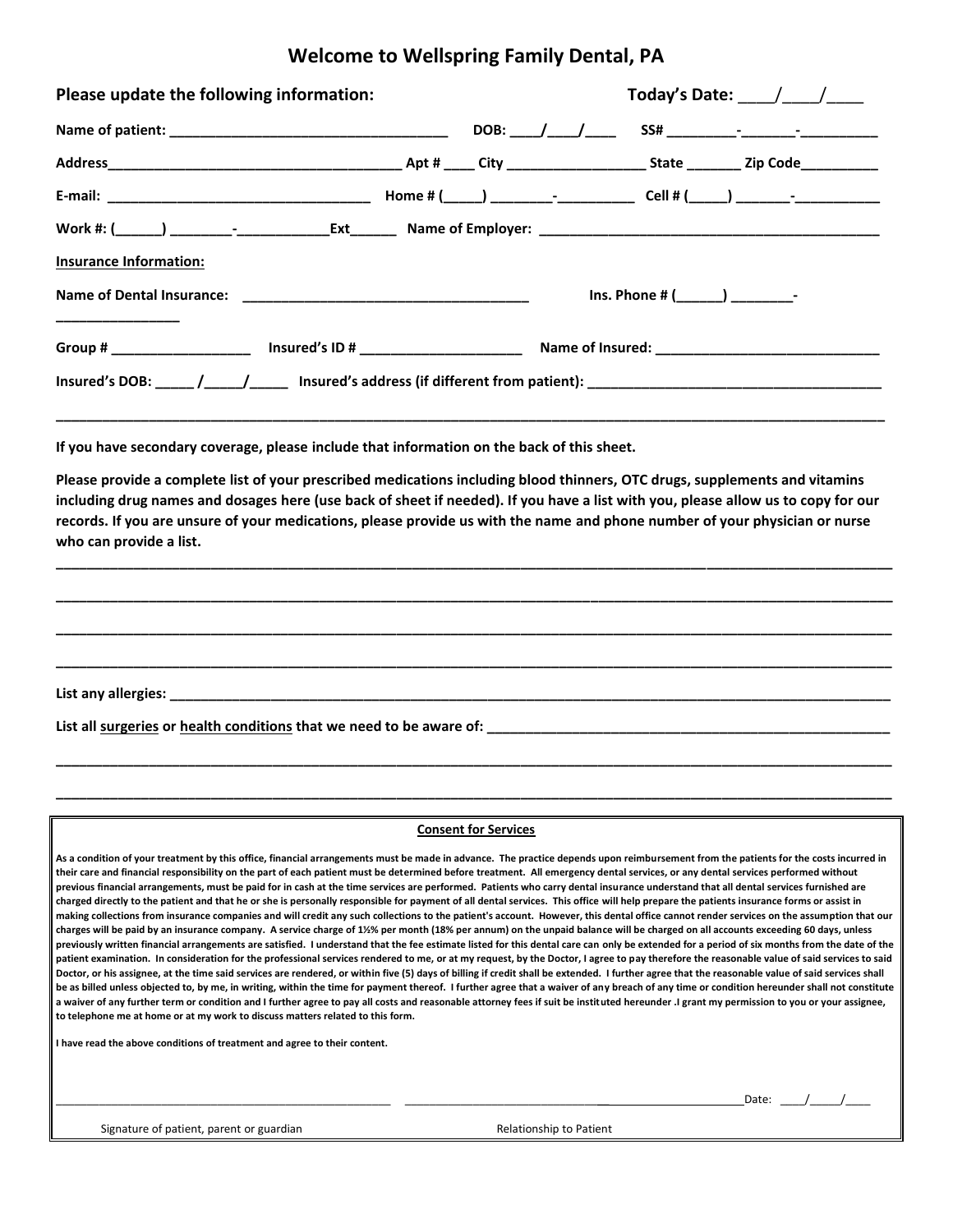# **Wellspring Family Dental, PA**

#### ACKNOWLEDGEMENT OF RECEIPT OF NOTICE OF PRIVACY PRACTICES \*\*You May Refuse to Sign This Acknowledgement\*\* **(This form states that we have given you a copy of the HIPPA Privacy Notice)**

I understand that, under the Health Insurance and Portability & Accountability Act of 1996, I have certain rights to privacy regarding my protected health information. I understand that this information can and will be used to:

 Conduct, plan and direct my treatment and follow-up among the multiple healthcare providers who may be involved in that treatment directly and indirectly.

Obtain payment from third party payers.

Conduct normal healthcare operations such as assessments and physician certifications.

I have received, read and understood your Notice of Privacy Practices containing a more complete description of the uses and disclosures of my health information.

\_\_\_\_\_\_\_\_\_\_\_\_\_\_\_\_\_\_\_\_\_\_\_\_\_\_\_\_\_\_\_\_\_\_\_\_\_\_\_\_\_\_\_\_\_\_\_\_\_\_\_\_\_\_ \_\_\_\_\_\_\_\_\_\_\_\_\_\_\_\_\_\_\_\_\_\_\_\_\_\_\_\_\_\_\_\_\_ Date: \_\_\_\_/\_\_\_\_\_/\_\_\_\_ Signature of patient, parent or guardian

**\_\_\_\_\_\_\_\_\_\_\_\_\_\_\_\_\_\_\_\_\_\_\_\_\_\_\_\_\_\_\_\_\_\_\_\_\_\_\_\_\_\_\_\_\_\_\_\_\_\_\_\_\_\_\_\_\_\_\_\_\_\_\_\_\_\_\_\_\_\_\_\_\_\_\_\_\_\_**

I, \_\_\_\_\_\_\_\_\_\_\_\_\_\_\_\_\_\_\_\_\_\_\_\_\_\_\_\_\_\_\_, authorize Wellspring Family Dental, PA to share my information with the people listed below. The information we may share would possibly include information about: treatment and/or financial arrangements and payment for services. If you are 18 years old or older, but are insured on another family member's insurance, you should list that person's name below.

| Name | Relationship to patient | Phone number |
|------|-------------------------|--------------|
| Name | Relationship to patient | Phone number |
| Name | Relationship to patient | Phone number |
| Name | Relationship to patient | Phone number |